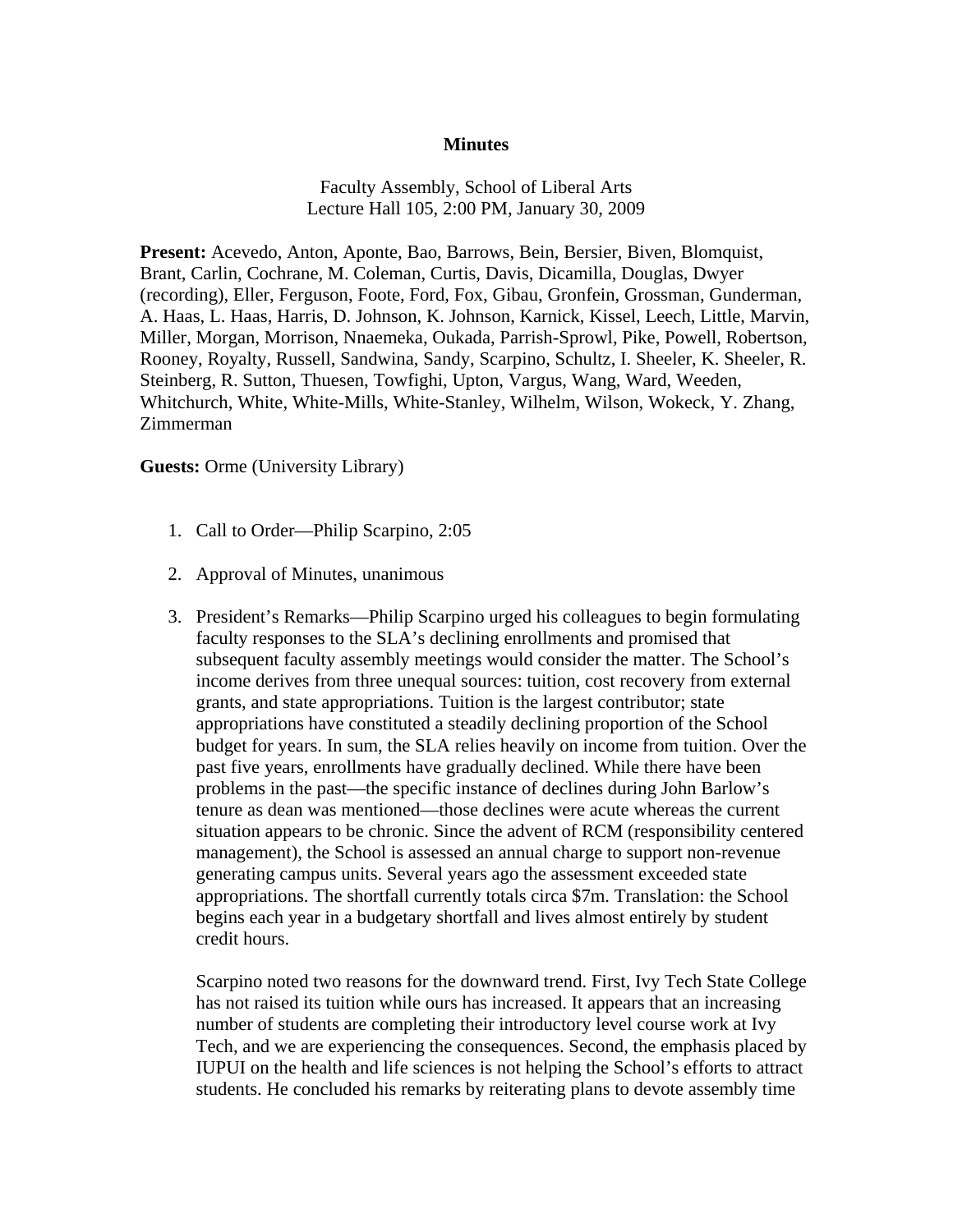to discussing the matter further in order to formulate a faculty driven response that has integrity.

4. Dean's remarks—William Blomquist began by echoing Scarpino's concern over enrollments and welcomed faculty input on how to address the situation. He noted that the major share of two chairs' meetings had been devoted to the issue.

Blomquist then shared a number of faculty achievements garnered since October, 2008.

- The campus's receipt of a Heiskell Award from the Institute of International Education for innovation in international education reflects, in part, the SLA's leadership role in forging international partnerships.
- Miriam Langsam (History, emeritus) received the Maynard K. Hine Medallion for outstanding service to IUPUI.
- Philip Goff (Religious Studies) and the Center for the Study of Religion and American Culture received a "New Perspectives" grant from Indiana University to help fund an inaugural "Religion and American Culture" conference.
- "New Frontiers" research grants were awarded by Indiana University to Rachel Wheeler (Religious Studies) and David Craig (Religious Studies).
- John Kaufman-McKivigan (History) and the Fredrick Douglass Papers Project received a grant from the National Historical Publications and Records Commission in support of the publication of Frederick Douglass' correspondence and of *The Life and Times of Frederick Douglass*.
- Anne Beeson Royalty (Economics), along with her collaborator at Stanford University, received a grant from the Robert Wood Johnson Foundation in support of their research analyzing and decomposing increases in health care costs.
- David Bodenhamer (History) and the Polis Center were awarded a contract by State Farm Insurance Company for an analysis and estimate of the number of individuals who might be affected by various storm system scenarios. Bodenhamer and the Polis Center also received a grant from the State of Indiana's Department of Homeland Security to work with the state and with local communities on strategies to mitigate the impact of natural disasters and other hazards.
- David Weiden (Political Science) received a Faculty Research Grant from the government of Canada in support of work on the roles and influence of law clerks within the Supreme Court of Canada.
- Andre De Tienne (Philosophy) and the Pierce Edition Project received a grant from the IUPUI Research Support Fund program for continuation of work on the publication of volumes nine and eleven of the Writing of Charles Sanders Pierce.
- Bessie House-Soremekun (Political Science and African American and African Diaspora Studies) received an Indiana University "New Perspectives" grant for her project "Rethinking Economic Development in the Age of Globalization."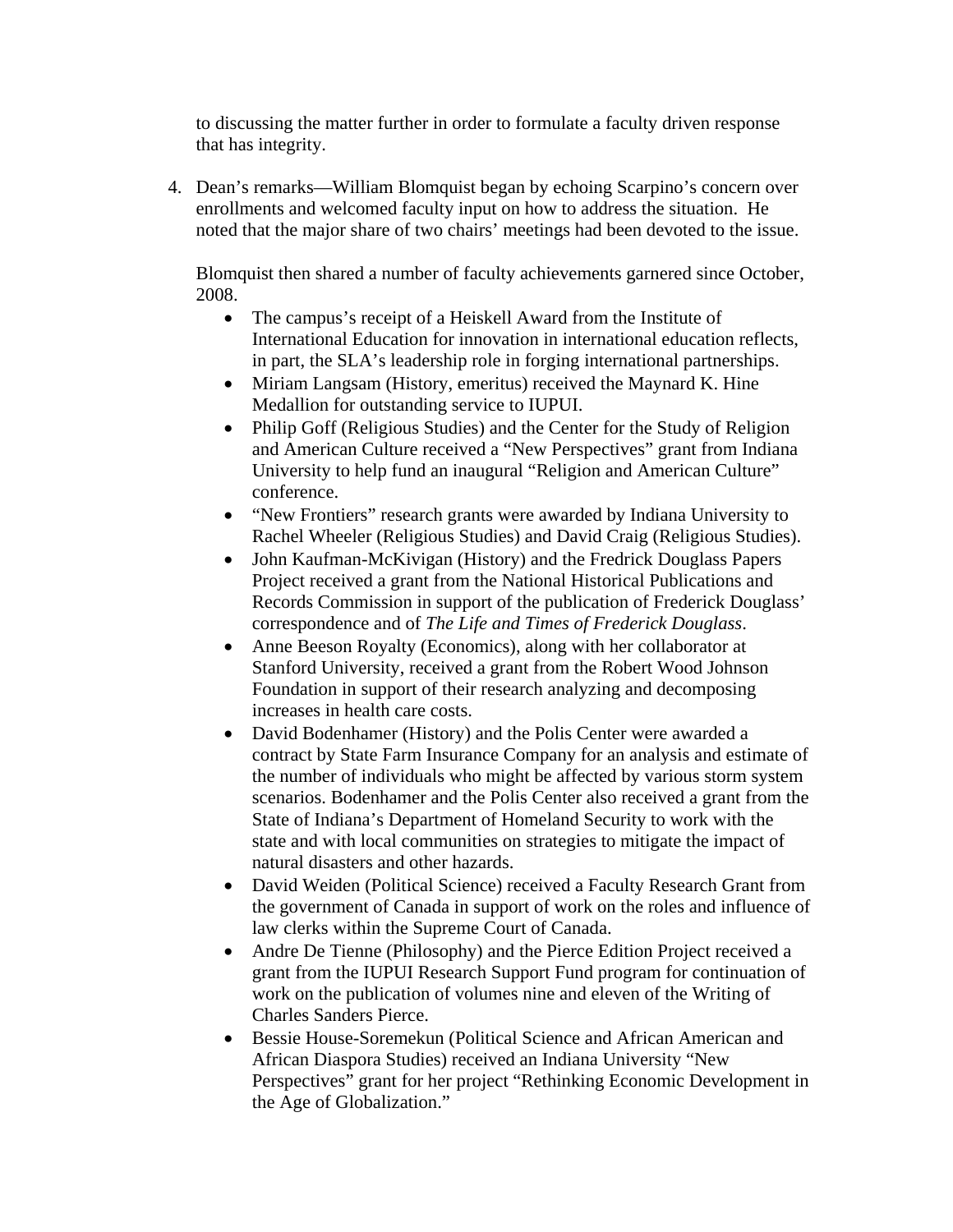- Edward Curtis's (Religious Studies) edited work, *The Columbia Sourcebook on Muslims in the United States*, was selected by *CHOICE* as one of the Outstanding Books of 2008.
- Marianne Wokeck (History) and her co-editors of the *Letters of George Santayana* received a very favorable review of their latest volume in the *Wall Street Journal*.

Significantly, this list does not include the publications that faculty have achieved in this time. Blomquist described the faculty as very engaged and productive and urged the Assembly to be proud and congratulate them. A round of applause ensued.

Blomquist then shared two news items. First, David Ford, Associate Dean for Research and Graduate Education, will retire in October, 2009. A search committee to replace him in the Dean's office has been formed and will meet next week. Second, the SLA's strategic plan is already nearing the end of its currency. In consultation with the Resources and Planning Committee, the department chairs, and the Agenda Council, Blomquist announced that he will convene a strategic planning group to solicit input on the next plan.

Finally, Blomquist concluded his remarks by discussing the state of the national economy and its impact on the SLA. His comments covered three areas: the known, unknown, and the School's response. First, it is known that the governor directed universities to return one percent of their annual appropriations. While state appropriations comprise a modest share of the SLA budget (approximately twenty percent), the sum total of \$30,000 is a substantial challenge. Further, it is known that Indiana University has instituted a slow-down in non-faculty hiring. Similarly, a freeze is in place on executive-level salaries for next year. It is also known that the Commission for Higher Education recommended a six-and-a-half percent reduction over next two years and that the governor has proposed an eight-percent cut.

At this time, it is unknown whether or when there will be guidance from campus administration on faculty raises. The state's April revenue forecast will determine how much will be appropriated from the state. Perhaps more importantly, it is unknown if the School will be able to raise tuition to cover the anticipated shortfall. With so many unknown factors, the School's faculty will need to keep thinking of these matters.

Among the steps being taken to address the situation, a renewed focus on the retention and timely graduation of students is foremost. The dean's office is proceeding very cautiously with new expenditures, including faculty hires. The few searches that were approved will be allowed to go forward for now. The dean's office is currently planning for the campus-level budget hearings that will take place in February.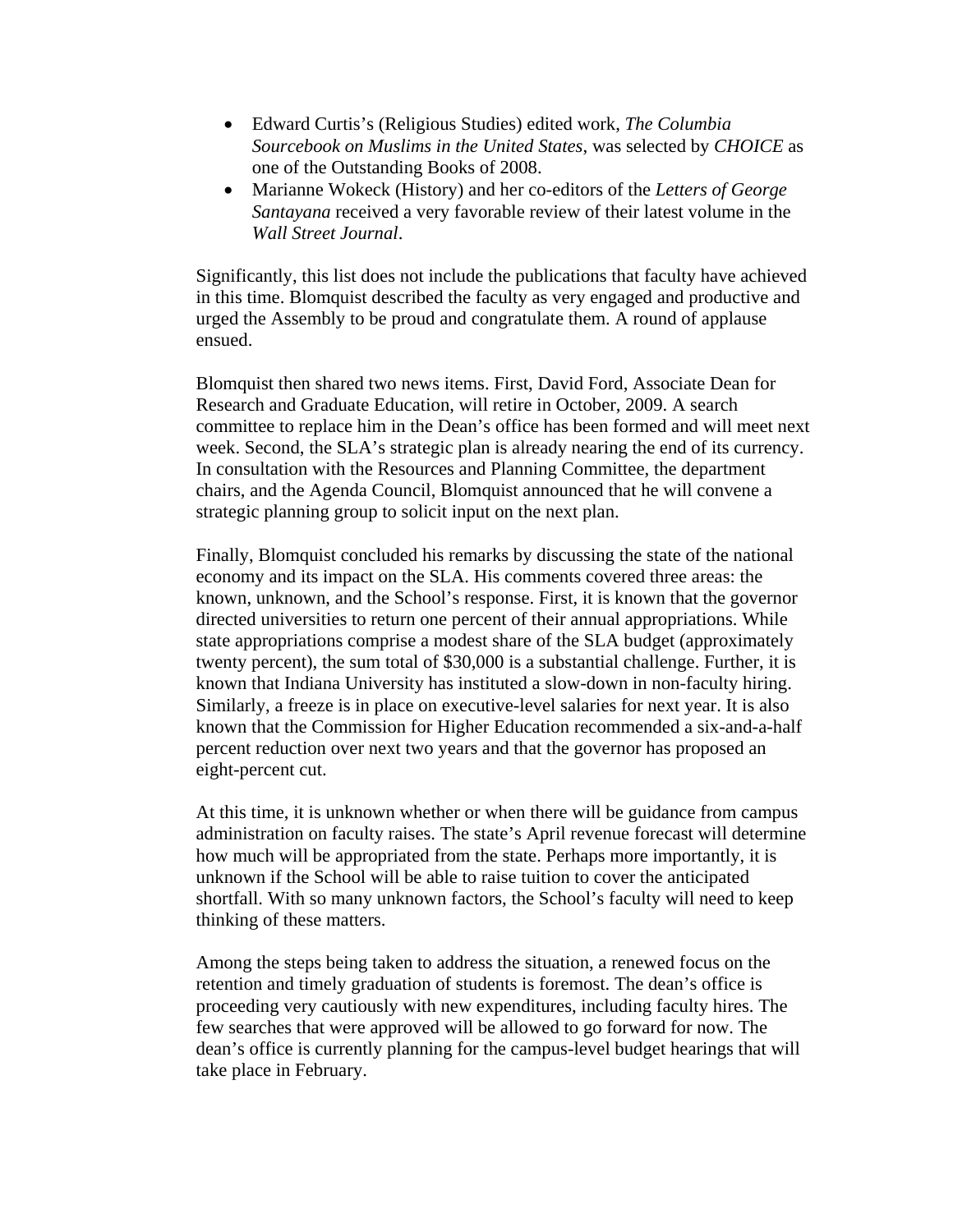In response to Blomquist's invitation for questions from the floor, Paul Carlin (Economics) observed that enrollments have often been counter cyclical. Have any studies been undertaken to see if this might be the case during the current recession? Blomquist replied that administrators are aware of the phenomenon but does not know of any formal study being undertaken. He observed that the difficulty of obtaining loans in the present credit crisis may prevent students from enrolling.

Robert Sutton (World Languages) asked about the possibility of reducing fees for students, especially athletic fees. Blomquist replied that indeed there is an ongoing conversation among campus administration to simplify the fee structure. Not surprisingly, the issue is a difficult one since it involves revenue and campus priorities. For example, in addition to common fees associated with athletics and campus programs, certain courses and majors require a host of fees. Thus, the campus-wide conversation was prompted when Enrollment Services reported that the complicated fee structure makes it impossible to inform students what they will owe until after they have registered for classes. This is very frustrating to students who understandably want to know their expenses ahead of time. The manner in which the fee structure will be reworked is unknown at this time but the discussion is revolving around a number of models, e.g., per capita, per credit hour, or graduated credit hour.

Gabrielle Bersier (World Languages) asked for clarification on which courses were experiencing the most drastic enrollment declines. Blomquist identified the shortfall as occurring at the introductory level. In fact, enrollment in 300- and 400-level classes has increased. Ivy Tech is most likely eroding enrollments in our introductory courses. Moreover, the campus is attracting better-prepared students, many of whom bring more transfer credits with them. These transfer credits are coming from Advanced Placement courses, other universities, and Ivy Tech. Ten years ago, forty percent of our students were from the bottom quarter of their high school graduating class. Today, the figure stands at one percent. The School now faces the challenge of operating in an environment characterized by better-prepared students and an ambitious community college.

- 5. Committee reports
	- a. Undergraduate Curriculum and Standards—Herbert Brant brought the dual undergraduate degree in Spanish and Engineering to the Assembly's attention. The proposal has been simplified from the last Assembly meeting in order to mirror the approved programs in German and French. Thomas Upton (English) expressed his satisfaction that the document had been clarified from its earlier version. (The text of the proposal is available at the School's website.)

The motion carried unanimously by a voice vote.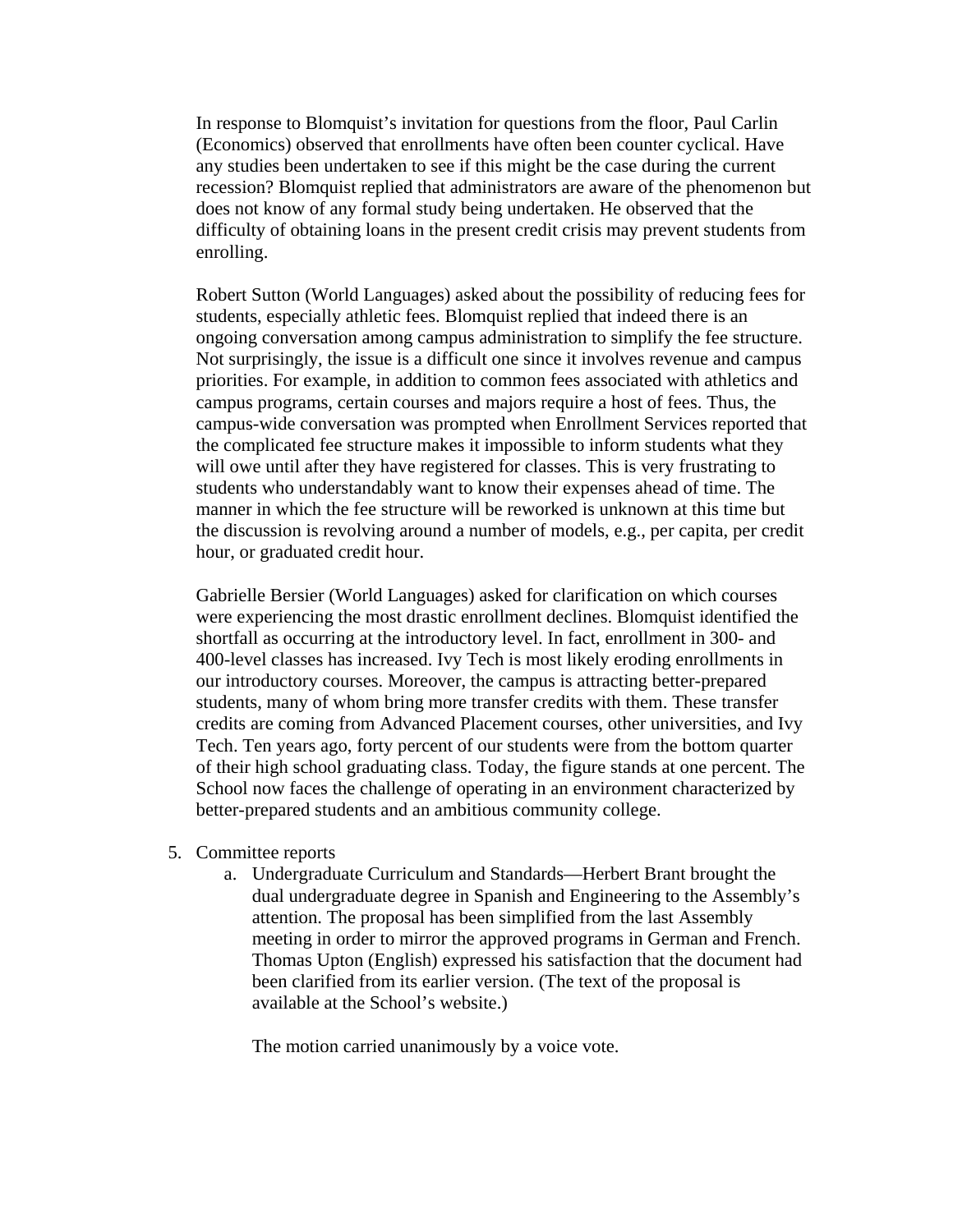b. Graduate Curriculum—Carrie Foote (Sociology) introduced the proposal for a doctorate program in Economics with the following prepared statement.

The Graduate Curriculum Committee met several times to consider the proposal for a Ph.D. program in Economics (Monday, Dec. 8, Friday, Jan. 16, and Friday, Jan. 23).

The Committee supports the creation of an IUPUI Economics Ph.D. Program that offers two primary fields—Health Economics and Nonprofit/Philanthropic Economics. The proposed curriculum, which also includes a strong emphasis on econometrics skills, is well suited for the stated goals of the program.

The program is well designed, rigorous, and comparable in curriculum standards to other Ph.D. Economic programs offered in Indiana (e.g., IUB, Purdue, Notre Dame). Importantly, the program does not duplicate these other Indiana Ph.D. Economic programs. Rather, the program fills a much needed educational and market niche in the areas of Health Economics and Nonprofit/Philanthropic Economics.

The Committee recognizes that implementation of the program requires a substantial amount of resources to insure its success

c. Resources and Planning—Richard Gunderman (Philosophy) reported the committee's assessment of the proposal for a Ph.D. in Economics.

The committee met on November 5, 2008, and was impressed by the content of the proposal and the strategic positioning of the program to focus on Health Economics and Nonprofit / Philanthropic Economics. These specialties take advantage of IUPUI's designation as the life sciences campus for Indiana University and of connections with the IU School of Medicine and the IU Center on Philanthropy.

The committee also had the opportunity to review a lengthy list of resource requirements which the Economics Department presented to Dean Blomquist. The committee applauds the Department and the Dean for formally recognizing that such programs cannot be launched without substantial resources.

The committee also recognizes that the state will not provide any start-up funds for the proposed program. The Dean has indicated that he is committed to working with the Department to find the resources necessary to offer a high-quality program. Dean Blomquist has indicated that the Department will not be asked to implement the program unless the necessary resources have been assembled. The Resources and Planning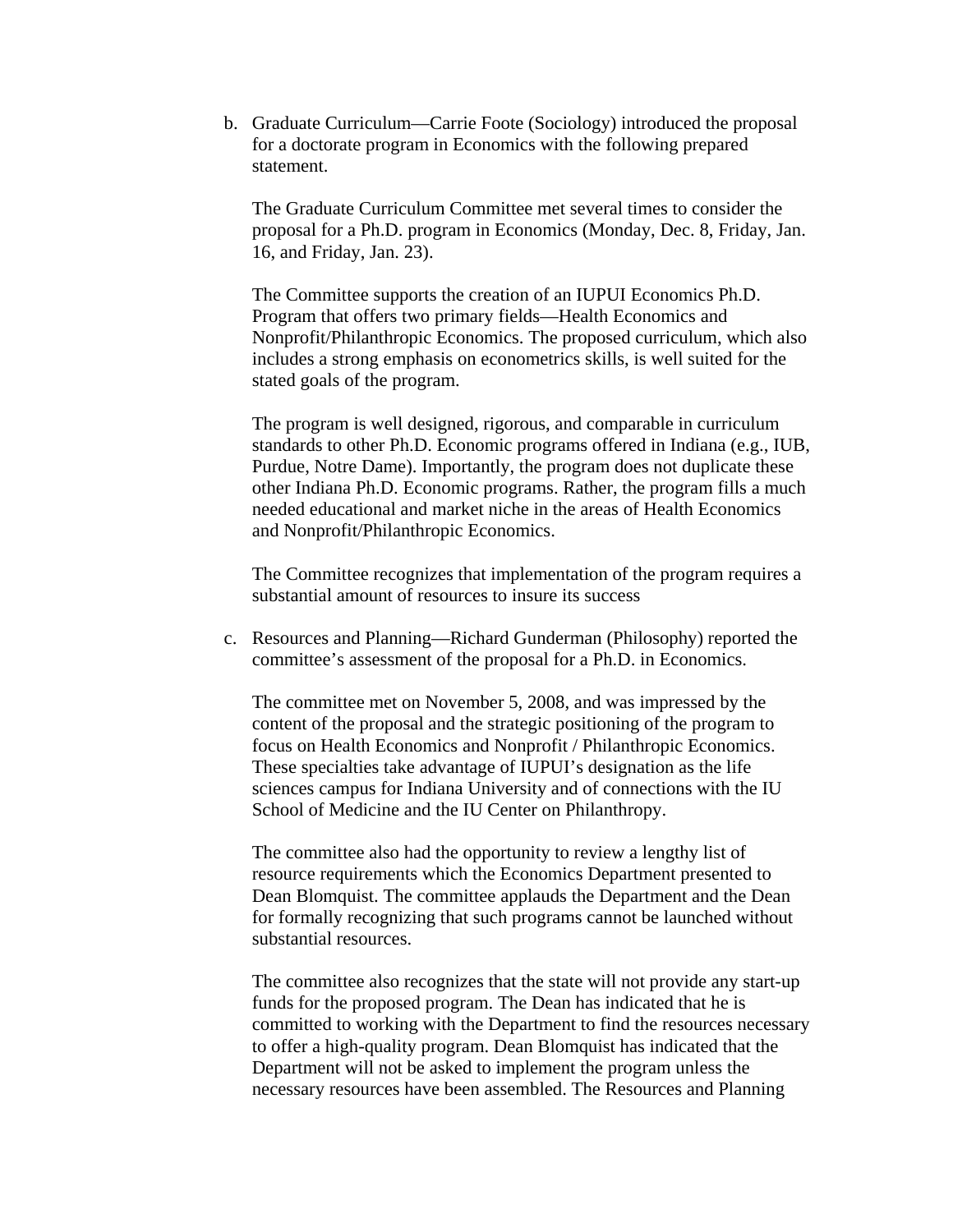Committee is unsure whether the necessary resources can be assembled. If these resources can be secured, the committee is confident that the Economic Department can offer a high-quality program.

The committee believes the proposal should be allowed to proceed to higher levels of approval while the Dean and Department seek the necessary resources to implement the program.

Ain Haas (Sociology) ventured a question from the floor regarding the masters program in Economics: would it continue? Paul Carlin (Economics) responded that the masters program produces many graduates who work in the region and that the Department intends to continue offering a master's degree. Carlin went on to say that the program will be revised to better complement the undergraduate and doctoral programs.

Dean Blomquist offered several observations on the proposal. It is a wellcrafted, thoughtful proposal and should be evaluated by the faculty on its academic merits. The Dean's office, the Department, and two faculty committees support the proposal. It will not be implemented until the necessary resources are secured. It is, however, advantageous in terms of fund raising for the program to move the proposal through the various levels of review and then seek the necessary funding rather than the reverse. An approved program will be looked upon favorably by outside donors, campus administration, and prospective faculty members.

Regarding the timing of the program, the Higher Education Commission requires an implementation date. The implementation date begins a fiveyear window in which the program may begin. Whether the first class arrives in 2010 as stated in the proposal or not hinges on the ability of the Department and School to secure the necessary resources.

Richard Ward (Anthropology and Associate Dean for Student Affairs) asked how the School and Department will know when enough resources have been secured to implement the degree program. Paul Carlin responded that despite the Higher Education Commission's requirement that new program proposals request no new resources from the state, the era in which departments believe they can implement a new program for free is over. The proposal outlines the ways that the School and Department will seek to fund the program through new grants and donors from the community. Moreover, the Department will work with the campus to find ways to raise the necessary funds since the program responds to the emphasis on the health and life sciences. Executive Vice Chancellor Uday Sukhatme has also said that he would like to see several new doctorate programs in the School.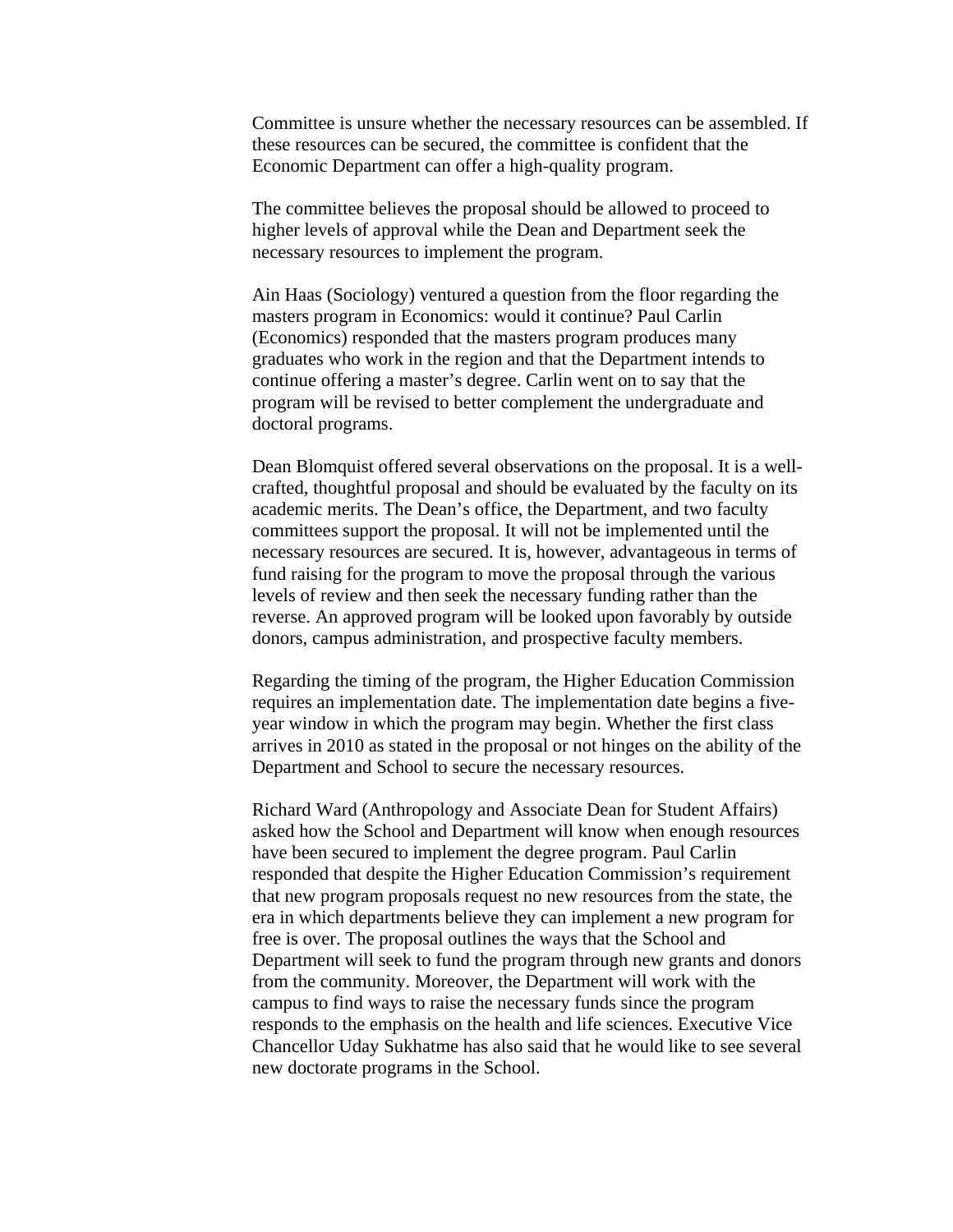Blomquist complimented the Department for giving serious thought to the added resources the program will require: work space, new faculty positions, graduate assistants, reduced teaching responsibilities for those associated with the doctoral program. He also noted the School and Department will consider the sequence in which resources become necessary: the required resources for students in their first year of the program will take precedence over needs anticipated for the fourth year. The Dean expressed his impression that the Department was undertaking the program in a thoughtful, forthright manner.

The floor was given over to questions and comments.

Herbert Brant (World Languages): It appears as though it will be difficult to find resources for this doctorate program. How will the implementation of this proposal impact other graduate programs in the SLA? Blomquist replied that he wants to see more doctorate programs and wants to see their proposals. In terms of gathering the necessary resources, he recommended focusing on the sequence of those resources.

Robert Sutton (World Languages): Where will the necessary resources come from? Where will space in Cavanaugh be found?

Kim White Mills (Communication Studies): What are the implications of this proposal for other doctoral programs and under-resourced master's degree programs? The master's degree programs need some help. Where do the existing masters programs fit into the School's plan?

Carrie Foote (Sociology): Several master's degree programs need additional resources. How can the School push forward a doctorate when there are doubts about its ability to sustain master's programs? Will there be a comparable commitment on the part of the School to support master's programs?

Robert Sandy (Economics): Several questions have been raised about the resources necessary for sustaining a doctoral program. State appropriations for higher education favor those schools with high graduation rates and externally funded research. The proposed doctoral program will be very well positioned to compete for grants in the life sciences. For instance, a portion of the upcoming federal stimulus bill will include funding to study the cost effectiveness of new health care. A doctoral program in health economics will deliver very large grants to the SLA. These large grants will in turn secure larger appropriations from the state.

Bob Barrows likes the proposal and Bob Sandy's response but identifies with what Carrie said about worries about resources being pulled from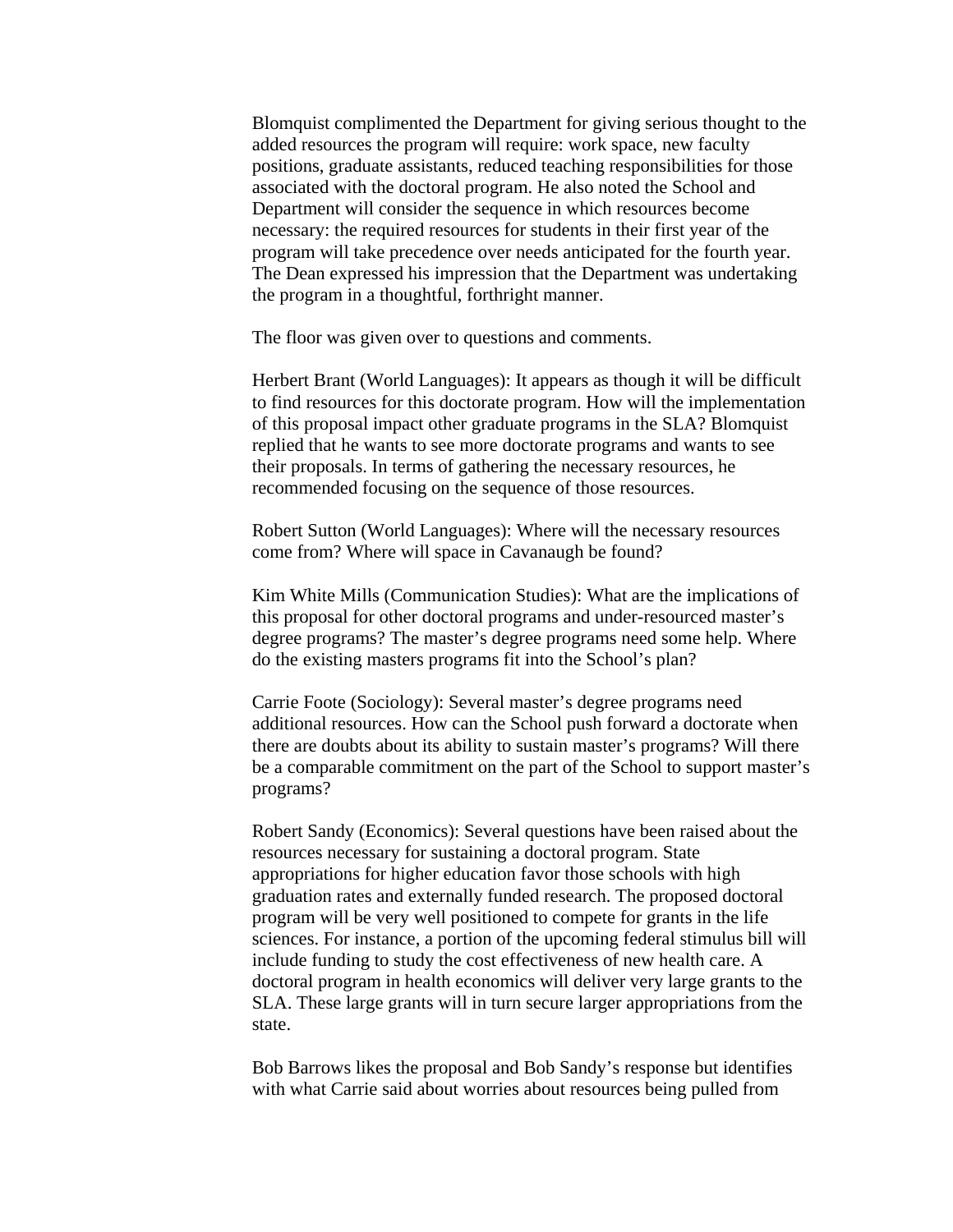masters programs. What happens if we're three years into the five-year clock and we have only ¾ of the resources in place? How do we guarantee that resources won't be stripped from other programs? Other departments have vacancies that are longer standing than requests from Economics.

Richard Steinberg (Economics): Any time a program of this scope is proposed, there are risks that other departments will be hurt. Minimizing these risks will require solid leadership on the part of the Dean's office. With regard to fund raising, the initial funds are difficult to secure but once these are in hand others will come forward. In terms of benefits for other departments, health policy research requires lots of fields, not just economics, so benefits will be spread around. Moreover, the image of the SLA as solely an undergraduate operation has been a hindrance to fund raising efforts. A doctoral program in health economics will change that image and make fund raising easier for everyone.

Nancy Robertson (History and Women's Studies): Women's Studies currently offers a doctoral minor but it will require more resources to offer courses that are tailored to doctoral students, e.g., not cross-listed with undergraduates. Is the School willing to make this possible?

Edward Curtis (Religious Studies): In other universities, it is common for the fees associated with a master's degree program to fund the doctoral program. Why is it the case that master's degree programs in the SLA are a drain on resources?

John Parrish-Sprowl (Communication Studies): I share the concerns that have been expressed but I believe the proposal should be approved. Our students are changing and the SLA needs to change in response. I think Economics has made a good case that their proposal is a reasonable risk. To my mind, the risks of staying the same are too great. I believe that we will all benefit from the success of this program.

Robert Harris (Economics): Improving the School's reputation by establishing doctorate programs will help recruit better undergraduate students.

Philip Scarpino (History) noted that his department's graduate program draws most of its budget from off-campus sources.

Blomquist agreed with White-Mills that the next step for the School is to map out the future of its other graduate programs. He recognized that the current master's degree programs are operating under severe constraints. The key for the School will be to carefully add new programs while supporting existing programs. As for implementing the doctorate in health economics, he believes that it will generate external research dollars that